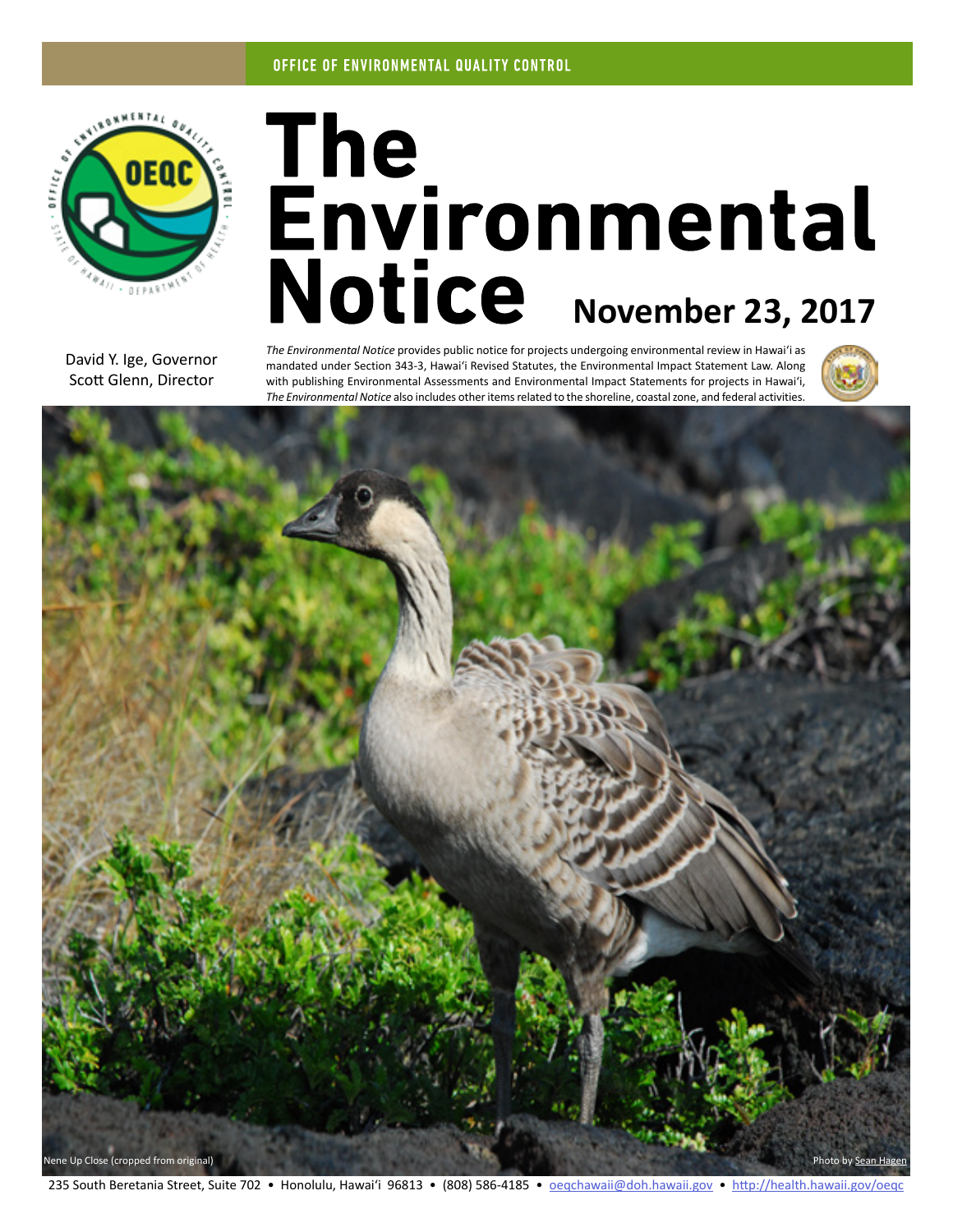## Table of Contents

|                                                                                      | 2 CHAPTER 25, REVISED ORDINANCES OF HONOLULU                                                                 |
|--------------------------------------------------------------------------------------|--------------------------------------------------------------------------------------------------------------|
|                                                                                      | Pūpūkea Rural Community Commercial Center--Draft EIS6                                                        |
| HAWAI'I                                                                              | Installation of SO <sup>2</sup> Scrubbing System & Replacement of                                            |
| Kona Reef Condominiums Erosion Abatement Structure--                                 | Karbate Gas Coolers, Kapolei Refinery--Draft EA (AFNSI) 6                                                    |
|                                                                                      |                                                                                                              |
| Waiaha Transmission Water Line--Final EA (FONSI)                                     |                                                                                                              |
| O'AHU                                                                                | Special Management Area (SMA) Minor Permits_______7                                                          |
| Ala Wai Canal Dredging and Improvements--Final EIS <sub>2224</sub> SHORELINE NOTICES |                                                                                                              |
| Honowai Elementary School Eight Classroom Building--                                 | Applications for Shoreline Certification                                                                     |
|                                                                                      | Proposed Shoreline Certifications and Rejections                                                             |
| <b>KAUA'I</b>                                                                        | NATIONAL CLIMATE ASSESSMENT ANNOUNCEMENT 8                                                                   |
|                                                                                      | Keālia Mauka Homesites (EIS Preparation Notice) ______5 FEDERAL NOTICES __________________________________9  |
|                                                                                      | PREVIOUSLY PUBLISHED DOCUMENTS OPEN FOR COMMENT____5 GLOSSARY OF TERMS AND DEFINITIONS____________________10 |

## **ANNOUNCEMENTS**

- Please be aware of a correction to our Publication Calendar: the deadline to submit material for publication in the January 8, 2018 issue of The Environmental Notice is TUESDAY, December 26, 2017, not Wednesday, December 26
- As noted previously, the **Environmental Council** (EC) is updating Hawai'i Administrative Rules (HAR) Chapter 11-200, the environmental impact statement rules. The EC is requesting comments on **[Version 0.3](https://oeqc.civicomment.org/version-03-har-11-200a)** by November 27, 2017. [Click here](http://health.hawaii.gov/oeqc/rules-update/) for more information, including a timeline for the revision process, and [click here](http://eepurl.com/cYjIuL) to sign up for email updates on the process
- Regarding the Draft Environmental Impact Statement (DEIS) prepared in support of the proposed OCCC replacement, the Department of Public Safety (PSD) will host a public meeting to share the DEIS findings and to allow for public comments and input at: 7:00 PM, Wednesday, Nov. 29, 2017, at the Aloha Stadium Hospitality Room (99-500 Salt Lake Boulevard, Honolulu, HI). Visit the PSD-OCCC website to view all project-related materials [\(http://dps.hawaii.gov/occc-future-plans](http://dps.hawaii.gov/occc-future-plans))

# Statewide Map of New HRS Chapter 343 Actions

Keālia Mauka Homesites

Honowai Elementary School

Ala Wai Canal Dredging

Kona Reef Condos Erosion Abatement

Waiaha Transmission Waterline

#### **LEGEND**

 New document count in this issue: 5 total  $\Box$  - HRS § 343-5(b) Agency Actions: 3  $\blacksquare$  - HRS § 343-5(e) Applicant Actions: 2

2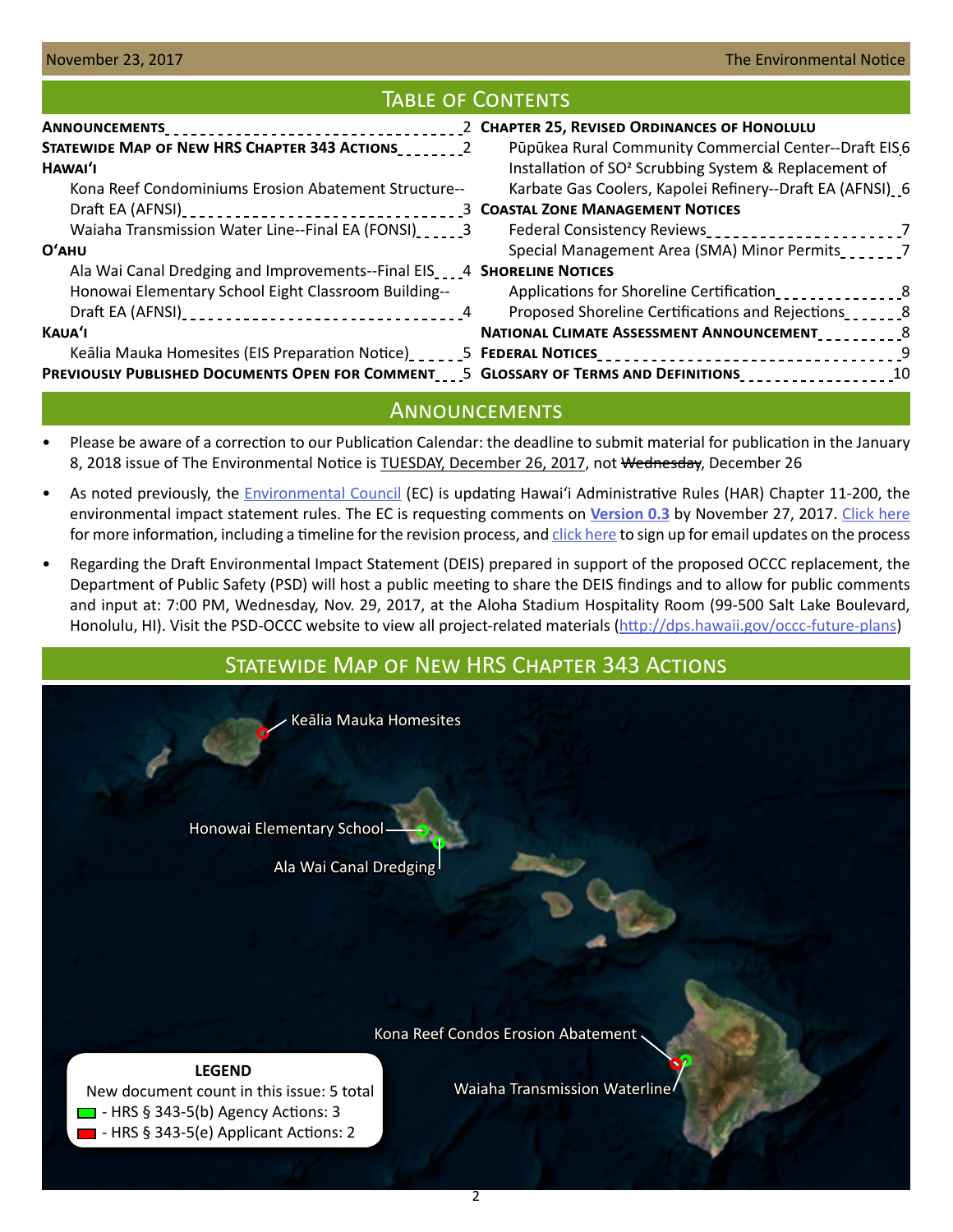## Hawaiʻi

## <span id="page-2-0"></span>**[Kona Reef Condominiums Erosion Abatement Structure--Draft EA \(AFNSI\)](http://oeqc2.doh.hawaii.gov/EA_EIS_Library/2017-11-23-HA-DEA-Kona-Reef-Condominiums-Erosion-Abatement.pdf)**

| <b>HRS §343-</b><br>5(a) Trigger | (3) Propose any use within a shoreline area                                                                                                                                                   |  |
|----------------------------------|-----------------------------------------------------------------------------------------------------------------------------------------------------------------------------------------------|--|
| District(s)                      | North Kona                                                                                                                                                                                    |  |
| TMK(s)                           | $(3)$ 7-5-018:071                                                                                                                                                                             |  |
| Permit(s)                        | Shoreline Setback Variance, Special Management Area                                                                                                                                           |  |
| <b>Approving</b><br>Agency       | Planning Department, County of Hawai'i<br>Michael Yee, (808) 323-4770, planning@hawaiicounty.gov<br>101 Pauahi St., Suite 3, Hilo, HI 96720                                                   |  |
| <b>Applicant</b>                 | Association of Apartment Owners of Kona Reef, Inc. (Kona Reef AOAO)<br>c/o Ray Pieri, (808) 989-7439, pierir001@hawaii.rr.com<br>75-1029 Henry St., #202, Kailua-Kona, HI 96740               |  |
| <b>Consultant</b>                | <b>GK Environmental LLC</b><br>Graham Paul Knopp, Ph.D., (808) 938-8583, gpknopp@gkenvllc.com<br>P.O. Box 1310, Honoka'a, HI 96727                                                            |  |
| <b>Status</b>                    | Statutory 30-day public review and comment period starts. Comments are due by December 26, 2017. Please send com-<br>ments to the approving agency and copy the applicant and the consultant. |  |

Kona Reef AOAO proposes to build an erosion abatement structure within the lawn area fronting the Kona Reef Condominiums, located mauka (i.e. inland) of the certified shoreline and within the shoreline setback area. The purpose of the structure is to prevent erosion of soil underlying the lawn area, and consequent loss of the use of the lawn area. The project would maintain the lawn area and protect it for users, who include both members of the public and Kona Reef condominium residents. The structure would parallel the certified shoreline for approximately 220 linear feet, would be anchored in bedrock, and would be built flush to grade (at the same height as the surrounding lawn area). No adverse impacts to shoreline processes are anticipated. No sensitive biological, hydrological, archaeological, cultural, or other important resources are present on the project site. Construction activities would produce short-term impacts to noise, air quality, access, and scenery, which would be mitigated by implementation of standard construction BMPs, as well as restrictions on construction hours, to ensure that construction-related impacts, including potential impacts to water quality, are avoided or minimized.

## **[Waiaha Transmission Water Line--Final EA \(FONSI\)](http://oeqc2.doh.hawaii.gov/EA_EIS_Library/2017-11-23-HA-FEA-Waiaha-Transmission-Waterline.pdf)**

| <b>HRS §343-</b><br>5(a) Trigger           | (1) Propose the use of state or county lands or the use of state or county funds                                                                            |  |
|--------------------------------------------|-------------------------------------------------------------------------------------------------------------------------------------------------------------|--|
| District(s)                                | North Kona                                                                                                                                                  |  |
| TMK(s)                                     | various (see document)                                                                                                                                      |  |
| Permit(s)                                  | Public Works Permit to Construct Within Right of Way; NPDES to discharge effluent                                                                           |  |
| Proposing/<br><b>Determining</b><br>Agency | Department of Water Supply (DWS), County of Hawai'i<br>Gerald Yorita, (808) 961-7248, gyorita@hawaiidws.org<br>345 Kekūanāo'a St., Suite 20, Hilo, HI 96720 |  |
| Consultant                                 | <b>Geometrician Associates</b><br>Ron Terry, (808) 969-7090, rterry@hawaii.rr.com<br>P.O. Box 396, Hilo, HI 96721                                           |  |
| <b>Status</b>                              | Finding of No Significant Impact (FONSI) determination.                                                                                                     |  |

DWS proposes a mile-long 16-inch water transmission line on Māmalahoa Highway. Most work will be conducted within the right-of-way, with connections to the Waiaha 2-MG Reservoir and the Puaʻa Booster Pump Station, and possible minor use of private properties at culvert crossings. Work will involve an excavated trench with a 3-foot backfill cover and supported culvert crossings. The Puaʻa Pump Station pumps will be upsized with technology allowing flexibility in controlling water flow. Localized and temporary traffic congestion, construction noise, emissions and fugitive dust could affect nearby properties during daytime over the course of 16 months, as work moves along the road. Permit conditions permits will minimize impacts of traffic, air quality, noise, and stormwater runoff. The corridor has long been disturbed through by paving, grading and vegetation control. No rare, threatened or endangered plant species are present. Vegetation removal restrictions and, if appropriate, hawk nest surveys, will minimize impacts to endangered Hawaiian bats and hawks. No cultural uses occur within the paved roadway or shoulders, and cultural resources will not be affected. No significant archaeological resources were documented.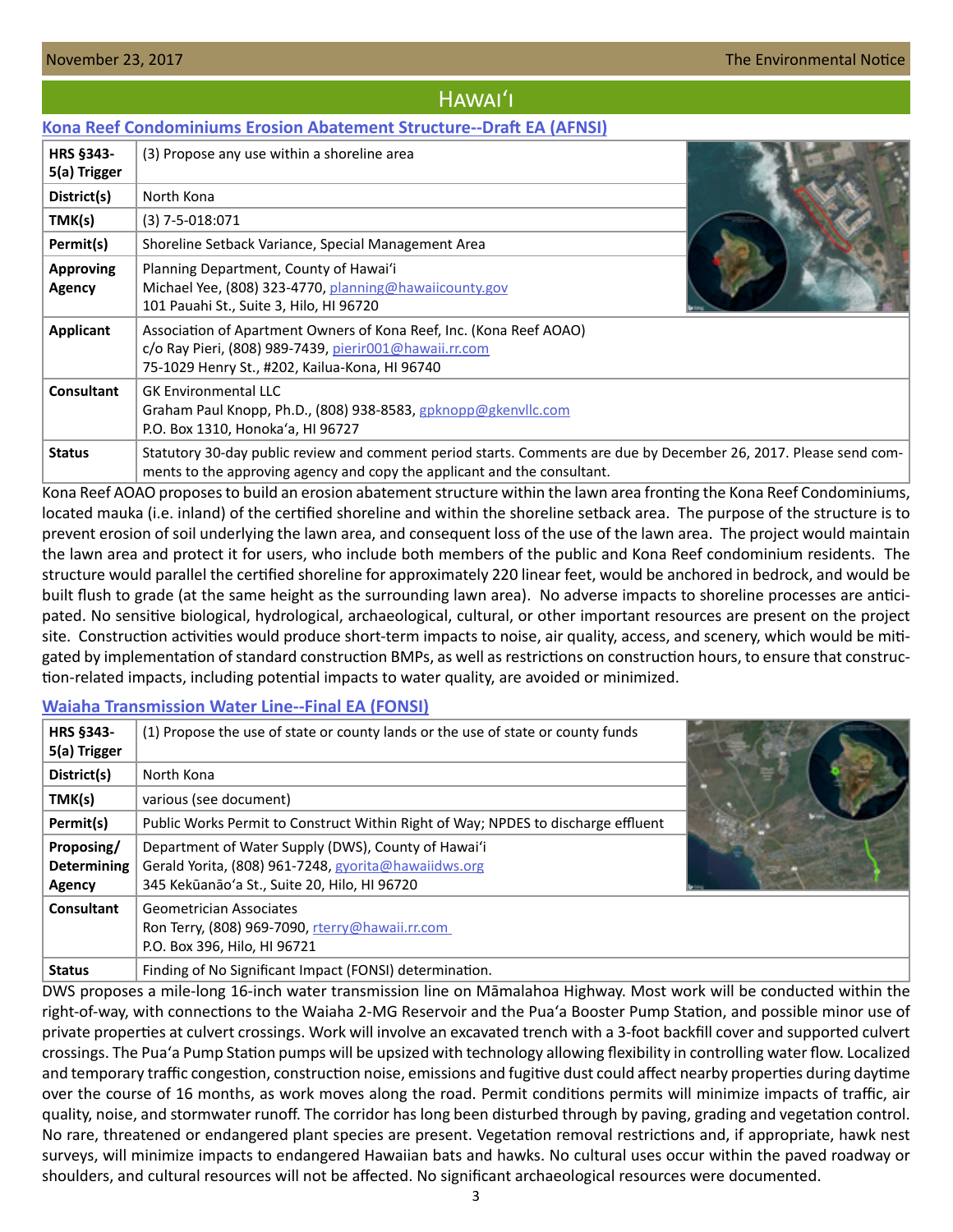## Oʻahu

#### <span id="page-3-0"></span>**[Ala Wai Canal Dredging and Improvements--Final EIS](http://oeqc2.doh.hawaii.gov/EA_EIS_Library/2017-11-23-OA-FEIS-Ala-Wai-Canal-Dredging-and-Improvements.pdf)**

| <b>HRS §343-</b><br>5(a) Trigger | (1) Propose the use of state or county lands or the use of state or county funds<br>(4) Propose any use within any historic site as designated in the  Hawai'i Register<br>(5) Propose any use within the Waikiki area of O'ahu |
|----------------------------------|---------------------------------------------------------------------------------------------------------------------------------------------------------------------------------------------------------------------------------|
| District(s)                      | <b>Honolulu</b>                                                                                                                                                                                                                 |
| TMK(s)                           | various (see document)                                                                                                                                                                                                          |
| Permit(s)                        | various (see document)                                                                                                                                                                                                          |
| Proposing<br><b>Agency</b>       | Department of Land and Natural Resources (DLNR), State of Hawai'i<br>Gayson Ching, (808) 587-0232, gayson.y.ching@hawaii.gov<br>1151 Punchbowl St., Room 221, Honolulu, HI 96813                                                |
| Accepting<br><b>Authority</b>    | Governor, State of Hawai'i<br>The Honorable David Y. Ige, (808) 586-0034, http://governor.hawaii.gov/contact-us/contact-the-governor/<br>Executive Chambers, State Capitol, 415 S. Beretania St., Honolulu, HI 96813            |
| <b>Consultant</b>                | R. M. Towill Corporation<br>Brian Takeda, Planning Project Coordinator, (808) 842-1133, briant@rmtowill.com<br>2024 N. King St., Suite 200, Honolulu, HI 96819-3494                                                             |
| <b>Status</b>                    | FEIS has been submitted and is pending acceptance by the accepting authority.                                                                                                                                                   |

DLNR proposes maintenance dredging of the Ala Wai Canal ("Canal") and Mānoa-Pālolo Drainage Canal, repairs to deteriorating sections of the Canal walls, and an assessment of appropriate treatment of the stairs leading into the Canal that have become a safety concern. The final designs for the wall repairs and treatment to stairs would be completed after the EIS process and based on consultations with the State Historic Preservation Division and community. The project also includes coordination with Hawaiian Electric Company's Ala Wai 46kV Underground Cable Relocation project for the removal of existing cables/concrete slabs with the dredging of the Canal by the DLNR. The project purpose is to remove accumulated silt & sediments, improve protection of nearshore State marine waters & aquatic life, improve public health & safety, decrease the potential for property damage from flooding & a deteriorating canal structure, and improve aesthetics along the Canal. The removal of accumulated silt & sediments, and repair of the walls are needed to restore sediment & water holding capacities, decrease the risk of flooding in surrounding areas during high intensity storm events, and improve conditions for recreational use along the Canal.

## **[Honowai Elementary School Eight Classroom Building--Draft EA \(AFNSI\)](http://oeqc2.doh.hawaii.gov/EA_EIS_Library/2017-11-23-OA-DEA-Honowai-Elementary-School.pdf)**

| HRS §343-<br>5(a) Trigger                         | (1) Propose the use of state or county lands or the use of state or county funds                                                                                                                                   |  |
|---------------------------------------------------|--------------------------------------------------------------------------------------------------------------------------------------------------------------------------------------------------------------------|--|
| District(s)                                       | 'Ewa                                                                                                                                                                                                               |  |
| TMK(s)                                            | $(1)$ 9-4-053: 007                                                                                                                                                                                                 |  |
| Permit(s)                                         | various (see document)                                                                                                                                                                                             |  |
| Proposing/<br><b>Determining</b><br><b>Agency</b> | Department of Education, State of Hawai'i<br>Benjamin Miura, (808) 784-5122, Benjamin miura@notes.k12.hi.us<br>Facilities Development Branch, Project Management Section<br>3633 Wai'alae Ave., Honolulu, HI 96816 |  |
| Consultant                                        | Gerald Park Urban Planner<br>Gerald Park, (808) 625-9626, gpark@gpup.biz<br>95-595 Kaname'e St., #324, Mililani, HI 96789                                                                                          |  |
| <b>Status</b>                                     | Statutory 30-day public review and comment period starts. Comments are due by December 26, 2017. Please send com-<br>ments to the proposing/determining agency and copy the consultant.                            |  |

The proposed eight classroom building will house three classrooms, the Medically Fragile and Special Education Programs, and provide state of the art learning environments for Science, Technology, Engineering Arts, and Math (STEAM), and Production Media Programs. Building spaces are designed to support the above specialty programs and facilities in form and function. A new paved drop off area is proposed off Honowai Street in the vicinity of the new classroom building. The drop off area should ease congestion in the main parking lot and traffic queueing on Honowai Street. A one-way circulation pattern is proposed. Thirteen parking stalls will be provided near the entry driveway. Construction costs are estimated at \$14.6 million and will be funded by the Department of Education. Construction is projected to commence in April 2018 with completion by mid-2019. Building occupancy is projected for the start of academic year 2019-2020.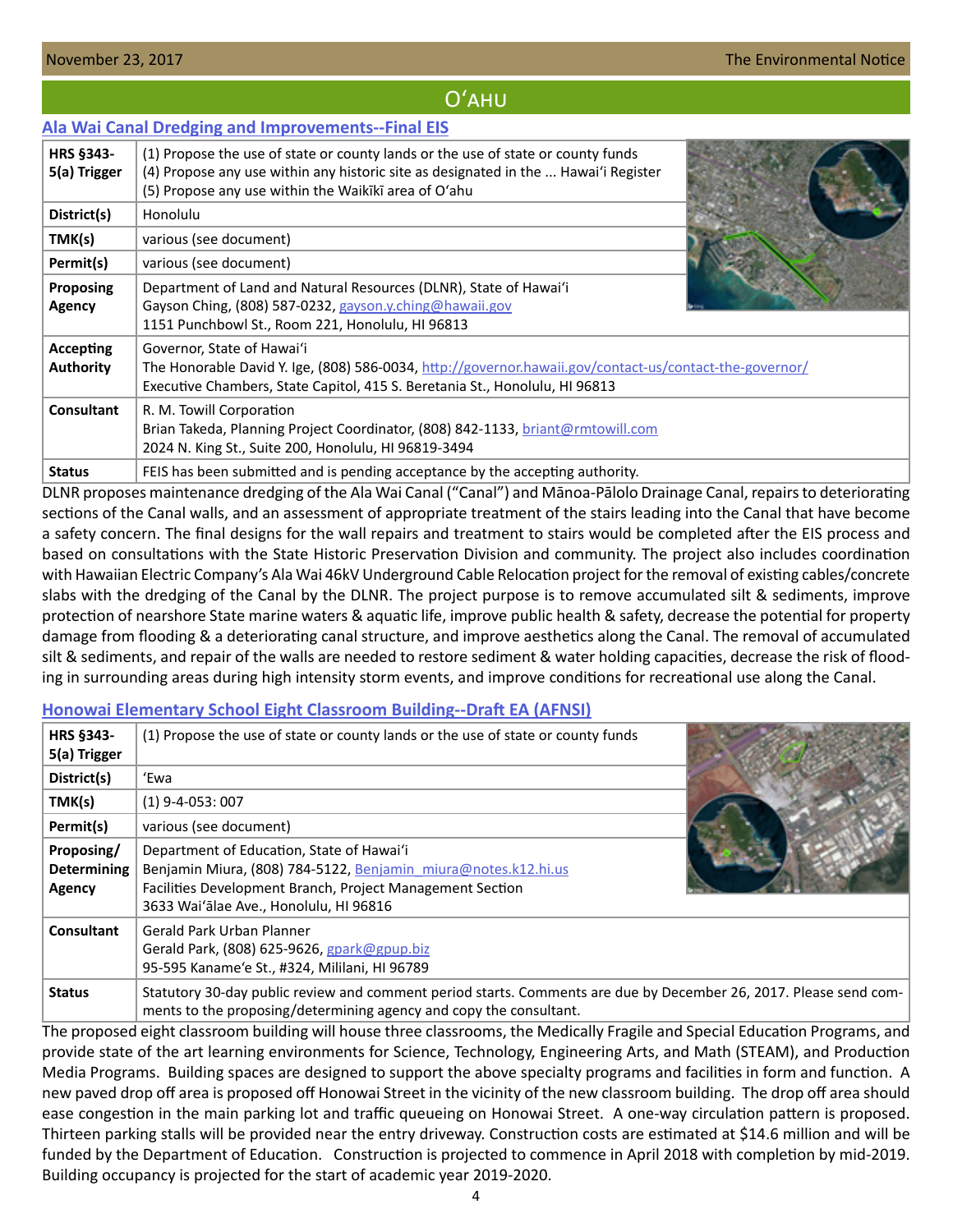#### <span id="page-4-0"></span>November 23, 2017 **The Environmental Notice The Environmental Notice The Environmental Notice**

## Kauaʻi

## **[Keālia Mauka Homesites \(EIS Preparation Notice\)](http://oeqc2.doh.hawaii.gov/EA_EIS_Library/2017-11-23-KA-EISPN-Kealia-Mauka-Homesites.pdf)**

| <b>HRS §343-</b><br>5(a) Trigger                             | (1) Propose the use of state or county lands or the use of state or county funds                                                                                                                                                |
|--------------------------------------------------------------|---------------------------------------------------------------------------------------------------------------------------------------------------------------------------------------------------------------------------------|
| District(s)                                                  | Kawaihau                                                                                                                                                                                                                        |
| TMK(s)                                                       | $(4)$ 4-7-004: por. 001                                                                                                                                                                                                         |
| Permit(s)                                                    | State Land Use District Boundary Amendment (Agricultural to Urban);<br>County zone change (agriculture to residential); subdivision approval                                                                                    |
| <b>Approving</b><br>Agency/<br>Accepting<br><b>Authority</b> | Land Use Commission, State of Hawai'i<br>Department of Business, Economic Development & Tourism<br>Daniel Orodenker, Executive Officer, (808) 587-3822, daniel.e.orodenker@hawaii.gov<br>P.O. Box 2359, Honolulu, HI 96804-2359 |
| Applicant                                                    | Keālia Properties, LLC<br>Ms. Moana Palama, Hawaii Management Services LLC, (808) 742-9784, moana@mskauai.com<br>P.O. Box 1630, Kōloa, HI 96756                                                                                 |
| Consultant                                                   | <b>HHF Planners</b><br>Scott Ezer, Vice President, (808) 457-3158, sezer@hhf.com<br>733 Bishop St., Suite 2590, Honolulu, HI 96813                                                                                              |
| <b>Status</b>                                                | Administrative 30-day public review and comment period starts. Comments are due by December 26, 2017. Please send<br>comments to the approving agency/accepting authority and copy the applicant and the consultant.            |

Keālia Properties, LLC proposes a residential subdivision on 53.4-acres at Keālia, Kaua'i. The site was historically used for sugar cultivation and is currently used for grazing. The subdivision will include 235 lots (5,600 to 7,300 SF in size) and infrastructure improvements. Lot buyers will implement home construction, a typical practice on Kaua'i. The project will address the current and projected shortfall of single-family housing on Kauai. Lots are below 10,000 SF to keep prices manageable for local residents and prices will meet workforce housing requirements of County Ordinance 860, Kaua'i County Code.

The site is within the State's Agricultural District. On October 16, 2017, a petition for State Land Use District Boundary amendment was filed with the LUC to reclassify the site to the Urban District. At its November 8, 2017 meeting, the LUC determined that an Environmental Impact Statement (EIS) is likely to be required and that the LUC will be accepting authority and approving agency. Chapter 343 HRS environmental review is triggered by the proposed use of State and County lands (infrastructure improvements within public roadways). The applicant will request a zone change from the County (agriculture to residential). The site is within the area designated as "Residential Community" on the Kawaihau Planning District Land Use Map.

## Previously Published Documents Open for Comment

**Status:** Public review and comment period for these projects began previously. Comments are due December 8, 2017 unless specified otherwise. Please send comments to the relevant agency and copy any relevant applicant and/or consultant.

#### **O**ʻ**ahu**

- **• Waim[ānalo Elementary and Intermediate School Science Technology and Media Building--Draft EA \(AFNSI\)](http://oeqc2.doh.hawaii.gov/EA_EIS_Library/2017-11-08-OA-DEA-Waimanalo-Elem-and-Int-School-STM-Building.pdf)**
- **• Replacement of O**ʻ**[ahu Community Correctional Center--Draft EIS](http://oeqc2.doh.hawaii.gov/EA_EIS_Library/2017-11-08-OA-DEIS-Replacement-of-Oahu-Community-Correctional-Center.pdf) (comment deadline: January 8, 2018)**

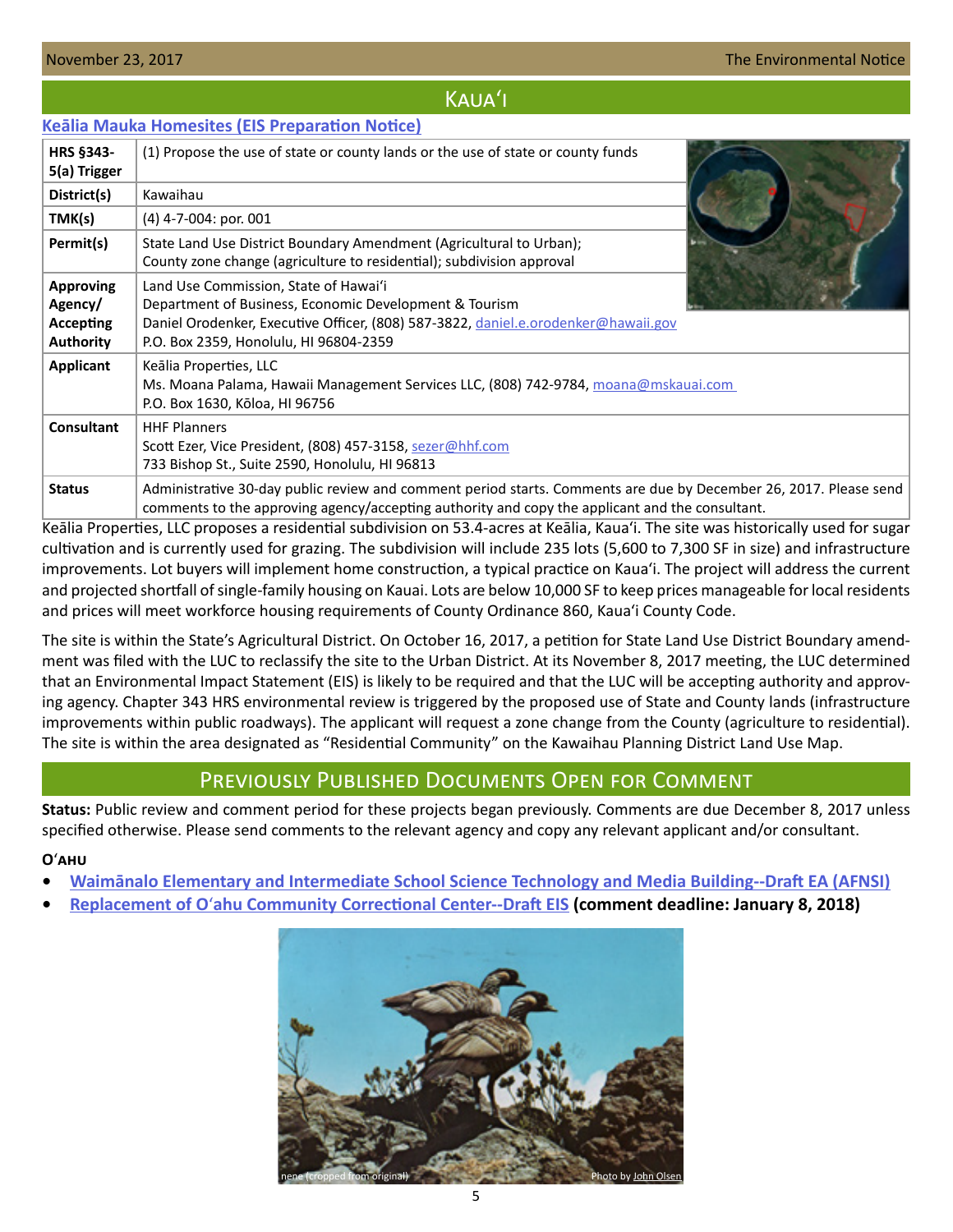## Chapter 25, Revised Ordinances of Honolulu

<span id="page-5-0"></span>Use of the Special Management Area (SMA) is not a trigger under Chapter 343, but developments in Oʻahu's SMA are required to go through an environmental review process that mirrors the procedural requirements of HRS Chapter 343, pursuant to Revised Ordinances of Honolulu, Chapter 25. Developments being reviewed under Chapter 25 but not Chapter 343 appear here.

## **[Pūpūkea Rural Community Commercial Center--Draft EIS](http://oeqc2.doh.hawaii.gov/Other_TEN_Publications/2017-11-23-OA-Chapter-25-DEIS-Pupukea-Rural-Community-Commercial-Center.pdf)**

| District(s)                              | Waialua                                                                                                                                                                                             |
|------------------------------------------|-----------------------------------------------------------------------------------------------------------------------------------------------------------------------------------------------------|
| TMK(s)                                   | 5-9-011:068, 069, 070, 016                                                                                                                                                                          |
| Permit(s)                                | Special Management Area Use Major Permit, Grading Permit, Building Permit                                                                                                                           |
| <b>Approving</b><br>Agency/<br>Accepting | Department of Planning and Permitting<br>Ardis Shaw-Kim, (808) 768-8021, ashaw@honolulu.gov<br>650 South King St, 7th Floor, Honolulu, HI 96816                                                     |
| <b>Authority</b><br>Applicant            | Hanapohaku LLC; Andrew Yani, (808) 779-5733, hanapohakullc@gmail.com<br>526 Ahina St., Honolulu, HI 96816                                                                                           |
| <b>Consultant</b>                        | G70; Jeff Overton AICP LEED AP, (808) 523-5866, pupukea@g70.design<br>925 Bethel St., 5th Floor, Honolulu, HI 96813                                                                                 |
| <b>Status</b>                            | 45-day public review and comment period starts. Comments are due by January 8, 2018. Please send comments to the<br>approving agency/accepting authority and copy the applicant and the consultant. |

Hanapohaku LLC is proposing to develop a rural community commercial center in Pūpūkea, Oʻahu to provide a mix of goods and services to residents and visitors of the community. The property is in the Special Management Area and this Draft EIS is being prepared pursuant to Chapter 25-3.3, Revised Ordinances of Honolulu, related to procedural guidelines and assessment requirements. The Property is classified as Urban in the State Land Use Designation, is zoned B-1 Neighborhood Business District established by the City and County of Honolulu Zoning Maps, and is designated for a Rural Community Commercial Center in the North Shore Sustainable Communities Plan. The existing Foodland grocery store is included in the center. Three new buildings will be constructed, one to two stories in height, totaling approximately 30,000 square feet. The small-scale clustered buildings will be set back with a park-like green space, walkways, and bicycle paths fronting Kamehameha Highway. This gathering pace can be utilized by mobile food trucks and pedestrian-friendly community gatherings and cultural events. Supporting infrastructure will include driveways, parking with solar panel canopies, drainage, water supply, and wastewater treatment facility.

## **Installation of SO<sup>2</sup> Scrubbing System & Replacement of Karbate Gas Coolers, Kapolei Refinery--Draft EA (AFNSI)**

| District(s)                | 'Ewa                                                                                                                                                                              |
|----------------------------|-----------------------------------------------------------------------------------------------------------------------------------------------------------------------------------|
| TMK(s)                     | 9-1-014:010                                                                                                                                                                       |
| Permit(s)                  | various (see document)                                                                                                                                                            |
| <b>Approving</b><br>Agency | Department of Planning and Permitting<br>Sarah Afong, sarah.afong@honolulu.gov<br>650 S. King St., 7th Floor, Honolulu, HI 96813                                                  |
| Applicant                  | Island Energy Services; Marc Dexter, marc.dexter@islandenergyservices.com<br>91-480 Malakole St., Kapolei, HI 96707                                                               |
| Consultant                 | CH2M; Lisa Kettley, lisa.kettley@ch2m.com<br>1132 Bishop St., Suite 1100, Honolulu, HI 96813                                                                                      |
| <b>Status</b>              | 30-day public review and comment period starts. Comments are due by December 26, 2017. Please send comments to the<br>approving agency and copy the applicant and the consultant. |

Island Energy Services, LLC (IES) owns and operates the Kapolei Refinery (formerly known as the Chevron Refinery), located in Campbell Industrial Park. IES is proposing to install a sulfur dioxide (SO2) scrubbing system and replace the existing karbate gas coolers within the refinery's acid plant. The new scrubbing system would include an approximately 57-foot-tall SO2 scrubbing tower and an approximately 33-foot-tall acidulation stripping tower, with an approximately 59-foot-tall steel support structure. The system would function to reduce SO2 emissions generated by the acid plant to meet current industry best control practices. The existing karbate gas coolers, which are reaching the end of their design life, would be replaced with two new plate and frame heat exchangers. Replacement of the karbate gas coolers would improve equipment efficiency and allow the acid plant to operate at its design capacity. The proposed project area comprises the existing footprint of the acid plant, which is located within the Special Management Area (SMA).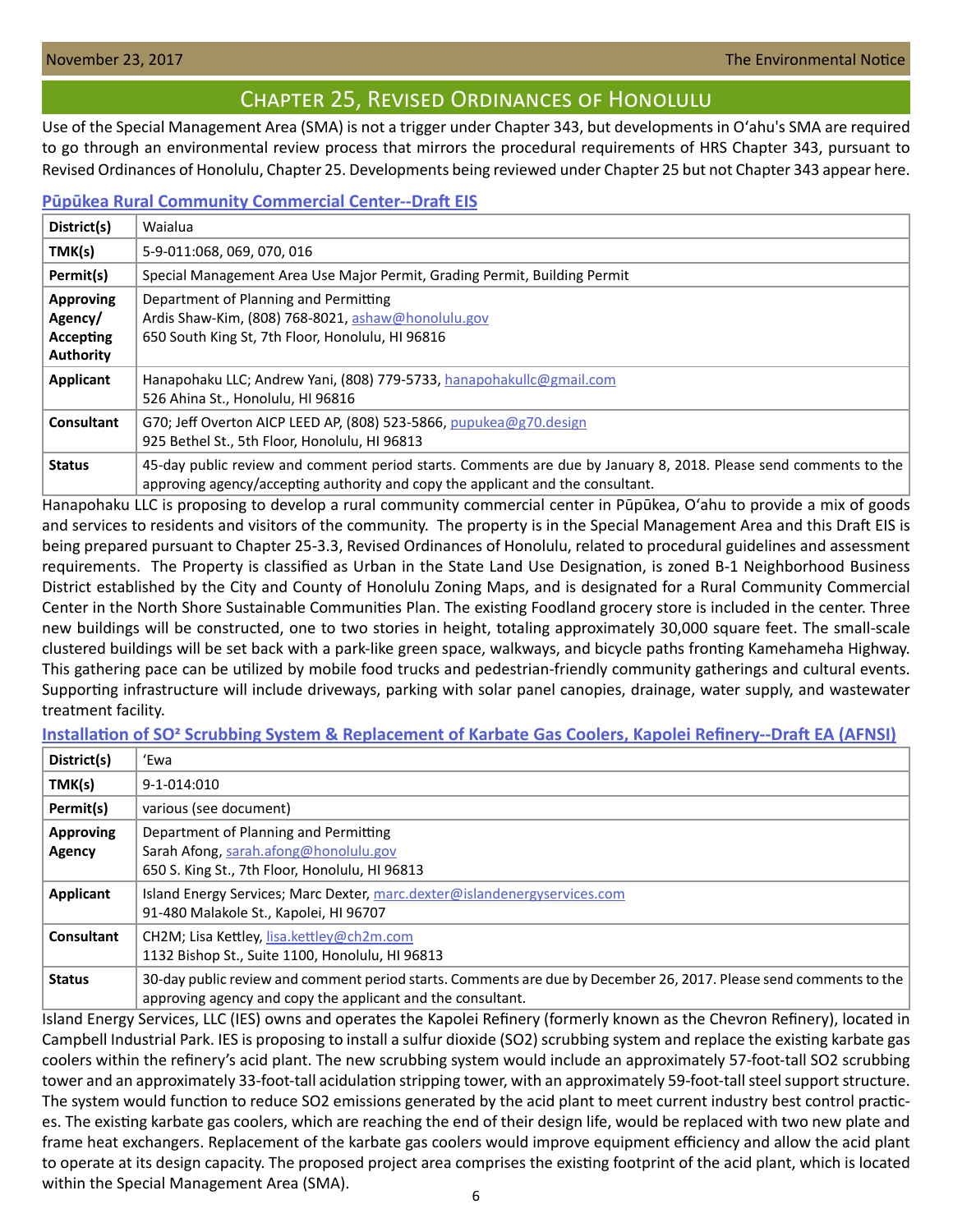# Coastal Zone Management Notices

## Federal Consistency Reviews

<span id="page-6-0"></span>The following federal action is being reviewed for consistency with the enforceable policies of the Hawaiʻi Coastal Zone Management (CZM) Program, including the CZM objectives and policies in Hawaiʻi Revised Statutes, Chapter 205A. Federal consistency, pursuant to Section 307 of the Coastal Zone Management Act of 1972 (CZMA), as amended, generally requires that federal actions, within and outside of the coastal zone, which have reasonably foreseeable effects on any coastal use (land or water) or natural resource of the coastal zone be consistent with the enforceable policies of a state's federally approved coastal management program. Federal actions include federal agency activities, federal license or permit activities, and federal financial assistance activities. This public notice is being provided in accordance with § 306(d)(14) of the CZMA, and federal regulations at 15 CFR § 930.2, § 930.42, and § 930.61. General information about federal consistency is available at the Hawai[ʻi CZM Program](http://planning.hawaii.gov/czm/federal-consistency/)  [web site](http://planning.hawaii.gov/czm/federal-consistency/), or call (808) 587-2878.

For specific information or questions about the action listed below, contact the CZM staff person identified for each action. The CZM Program is required to adhere to federal review deadlines, therefore, comments must be received by the date specified. Comments may be submitted by mail or electronic mail, to the addresses below.

**Mail:** Office of Planning **Email:**  $\frac{1}{2}$  **Email:**  $\frac{1}{2}$  **Email:**  $\frac{1}{2}$  **Email:**  $\frac{1}{2}$  **Email:**  $\frac{1}{2}$  **Email:**  $\frac{1}{2}$  **Email:**  $\frac{1}{2}$  **Email:**  $\frac{1}{2}$  **Email:**  $\frac{1}{2}$  **Email:**  $\frac{1}{2}$  **Emai** 

Department of Business, Economic Development and Tourism P.O. Box 2359, Honolulu, HI 96804

**• National Marine Fisheries Service (NMFS) Proposed Critical Habitat Designation for the Main Hawaiian Islands Insular False Killer Whale Distinct Population Segment**

**Proposed Action:** NMFS is proposing to designate critical habitat for the main Hawaiian Islands Insular false killer whale distinct population segment by designating waters from the 45-meter (m) depth contour to the 3200-m depth contour around the main Hawaiian Islands from Niihau east to Hawaii, under the Endangered Species Act. Based on considerations of economic and national security impacts, NMFS proposes to exclude certain areas from designation. Complete details about the proposed rule and supporting documents are available at:

[https://www.federalregister.gov/documents/2017/11/03/2017-23978/endangered-and-threatened-wildlife-and-plants-pro](https://www.federalregister.gov/documents/2017/11/03/2017-23978/endangered-and-threatened-wildlife-a)[posed-rulemaking-to-designate-critical-habitat-for](https://www.federalregister.gov/documents/2017/11/03/2017-23978/endangered-and-threatened-wildlife-a)

NMFS issued a public notice for the proposed critical habitat designation in the Federal Register on November 3, 2017 and is receiving comments on the rulemaking through the federal rulemaking portal: [www.regulations.gov](http://www.regulations.gov). This public notice is specifically for the Hawaii CZM Program federal consistency review and is separate from the NMFS public notice.

| Location:              | Ocean waters from the 45-meter (m) depth contour to the 3200-m depth contour around the main |  |  |
|------------------------|----------------------------------------------------------------------------------------------|--|--|
|                        | Hawaiian Islands from Ni'ihau east to Hawai'i                                                |  |  |
| <b>Federal Action:</b> | <b>Federal Agency Activity</b>                                                               |  |  |
| <b>Federal Agency:</b> | National Marine Fisheries Service, Pacific Islands Regional Office                           |  |  |
| <b>Agency Contact:</b> | Ms. Jean Higgins, (808) 725-5151                                                             |  |  |
| <b>CZM Contact:</b>    | John Nakagawa, (808) 587-2878, john.d.nakagawa@hawaii.gov                                    |  |  |
| <b>Comments Due:</b>   | December 8, 2017                                                                             |  |  |

# Special Management Area (SMA) Minor Permits

The SMA Minor permits below have been approved (HRS § 205A-30). For more information, contact the relevant county/state planning agency. Honolulu (768-8014); Hawaiʻi (East 961-8288, West 323-4770); Kauaʻi (241-4050); Maui (270-7735); Kakaʻako or Kalaeloa Community Development District (587-2841).

| Location (TMK)             | <b>Description (File No.)</b>                      | <b>Applicant/Agent</b>                                                 |
|----------------------------|----------------------------------------------------|------------------------------------------------------------------------|
| Maui: Hana (1-3-002: 039)  | Agricultural Storage (SM2 20170082)                | National Tropical Botanical Garden                                     |
| Maui: Kihei (3-9-006: 028) | Overhead Line Extension (SM2 20170083)             | Michael Grider                                                         |
| Maui: Hana (1-3-005: 009)  | Replace Cesspool with Septic System (SM2 20170084) | Department of Land and Natural Re-<br>sources, Division of State Parks |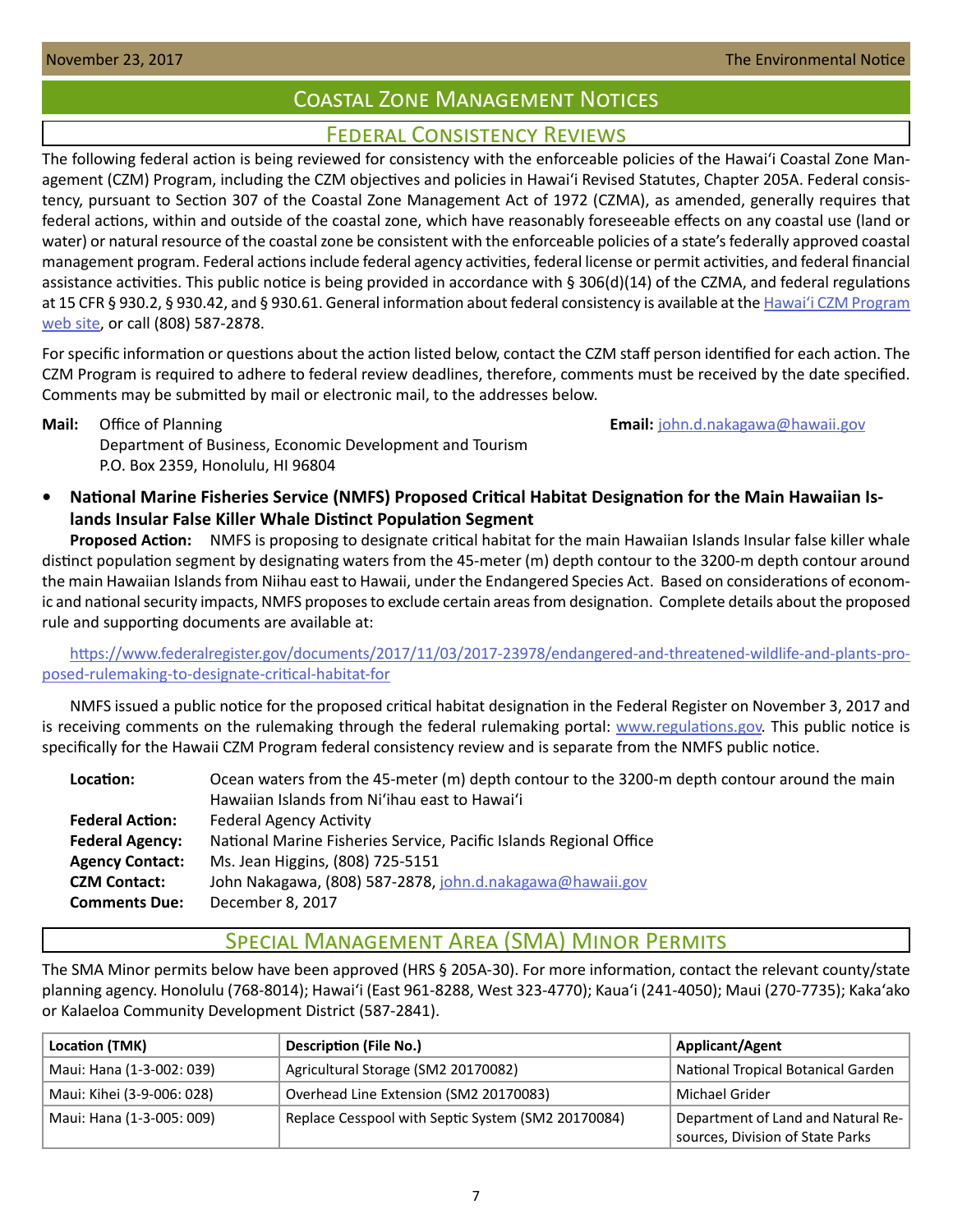# **SHORELINE NOTICES**

## Applications for Shoreline Certification

<span id="page-7-0"></span>The shoreline certification applications below are available for review at the Department of Land and Natural Resources offices on Kauaʻi, Hawaiʻi, Maui, and Honolulu, 1151 Punchbowl Street, Room 220 (HRS § 205A-42 and HAR § 13-222-12). All comments shall be submitted in writing to the State Land Surveyor, 1151 Punchbowl Street, Room 210, Honolulu, HI 96813 and postmarked no later than 15 calendar days from the date of the public notice of the application. For more information, call Ian Hirokawa at (808) 587-0420.

| File No. | Location                                            | <b>TMK</b>                          | Applicant                      | Owner                     | <b>Purpose</b>         |
|----------|-----------------------------------------------------|-------------------------------------|--------------------------------|---------------------------|------------------------|
| OA-1786  | 84-931 & 84-939 Farrington Highway,<br>96792; O'ahu | $(1)$ 8-4-004: 020<br>& 8-4-004:021 | Wesley T. Tengan               | Basami, LLC               | Building setback line  |
| MA-682   | 3166 S. Kīhei Road, 96753; Maui                     | $(2)$ 2-1-010: 010                  | Akamai Land<br>Surveying, Inc. | Matthew G.<br>Norton Co.  | <b>Building permit</b> |
| MA-684   | 1590 Halama Street, 96753; Maui                     | $(2)$ 3-9-010: 004                  | CDF Engineering,<br>LLC.       | Halama Sunset<br>Hale Inc | Rockwall repair work   |

# Proposed Shoreline Certifications and Rejections

The shoreline notices below have been proposed for certification or rejection by the Department of Land and Natural Resources (HRS § 205A-42 and HAR § 13-222-26). Any person or agency who wants to appeal shall file a notice of appeal in writing with DLNR no later than 20 calendar days from the date of this public notice. Send the appeal to the Board of Land and Natural Resources, 1151 Punchbowl Street, Room 220, Honolulu, Hawai'i 96813.

| File No. | <b>Status</b> | Location                                    | <b>TMK</b>                          | <b>Applicant</b>                   | Owner                                                                  | <b>Purpose</b>                                              |
|----------|---------------|---------------------------------------------|-------------------------------------|------------------------------------|------------------------------------------------------------------------|-------------------------------------------------------------|
| OA-1770  | Proposed      | 87-849C Farrington Highway,<br>96792; O'ahu | $(1)$ 8-7-023: 044                  | Kenn Nishihira                     | Peter C. Lewis                                                         | <b>Building permit</b>                                      |
| OA-1780  | Proposed      | 55-143 Naupaka Street,<br>96762; O'ahu      | $(1)$ 5-5-011: 077                  | Jaime F. Alimboyo-<br>guen         | Robert Rogers                                                          | Building setback line                                       |
| OA-1781  | Proposed      | 41-891 Laumilo Street,<br>96795; O'ahu      | $(1)$ 4-1-005: 056                  | Sam O. Hirota, Inc.                | Cavolo Trust.<br>Michael Milligan<br>and Jeanne Mil-<br>ligan Trustees | Improvements and renova-<br>tions                           |
| KA-419   | Proposed      | Moloa'a, Kaua'i                             | $(4)$ 4-9-009: 002<br>& 4-9-014:006 | Esaki Surveying &<br>Mapping, Inc. | Moloaa Lot 10A<br>LLC.                                                 | Shoreline setback and State  <br>Land Use District Boundary |

# National Climate Assessment Announcement

A draft of the Fourth U.S. National Climate Assessment Volume II, *Climate Change Impacts, Risks, and Adaptation in the United States*, is available for public comment. NCA4 Volume II is an authoritative assessment of climate change impacts, risks, and adaptation across the U.S. Chapter 27 provides an assessment for Hawai'i and the U.S.-Affiliated Pacific Islands. This Third Order Draft of Volume II is being simultaneously reviewed by an expert panel of the National Academies of Sciences, Engineering, and Medicine.

All comments must be submitted via the United States Global Change Research Program (USGCRP) [Review and Comment System](https://review.globalchange.gov/), using the online mechanism or an off-line spreadsheet for later upload. To register as a reviewer and access the draft, visit [review.globalchange.gov](http://review.globalchange.gov) to enter existing credentials or create a new account. A link under the 'Documents Available for Public Review' banner will become active, routing users to terms of use, instructions, and the draft of NCA4 Vol. II.

## **The public comment period closes on Wednesday, January 31, 2018 at 11:59PM EST.**

The Fourth National Climate Assessment Volume II emphasizes regional information, addressing the impacts of climate change on 10 regions of the U.S. It also evaluates climate change impacts in 17 topic areas, often using case studies to provide additional context and showcase community success stories. NCA4 Volume II is being written by more than 300 Federal and non-Federal authors representing a range of expertise, some of whom were selected through a public call for author nominations. It builds on the findings of the *[Climate Science Special Report](https://science2017.globalchange.gov/)*, which serves as Volume I of NCA4 and has been released in final form alongside this draft of Volume II. The *Climate Science Special Report* provides the scientific foundation for Volume II.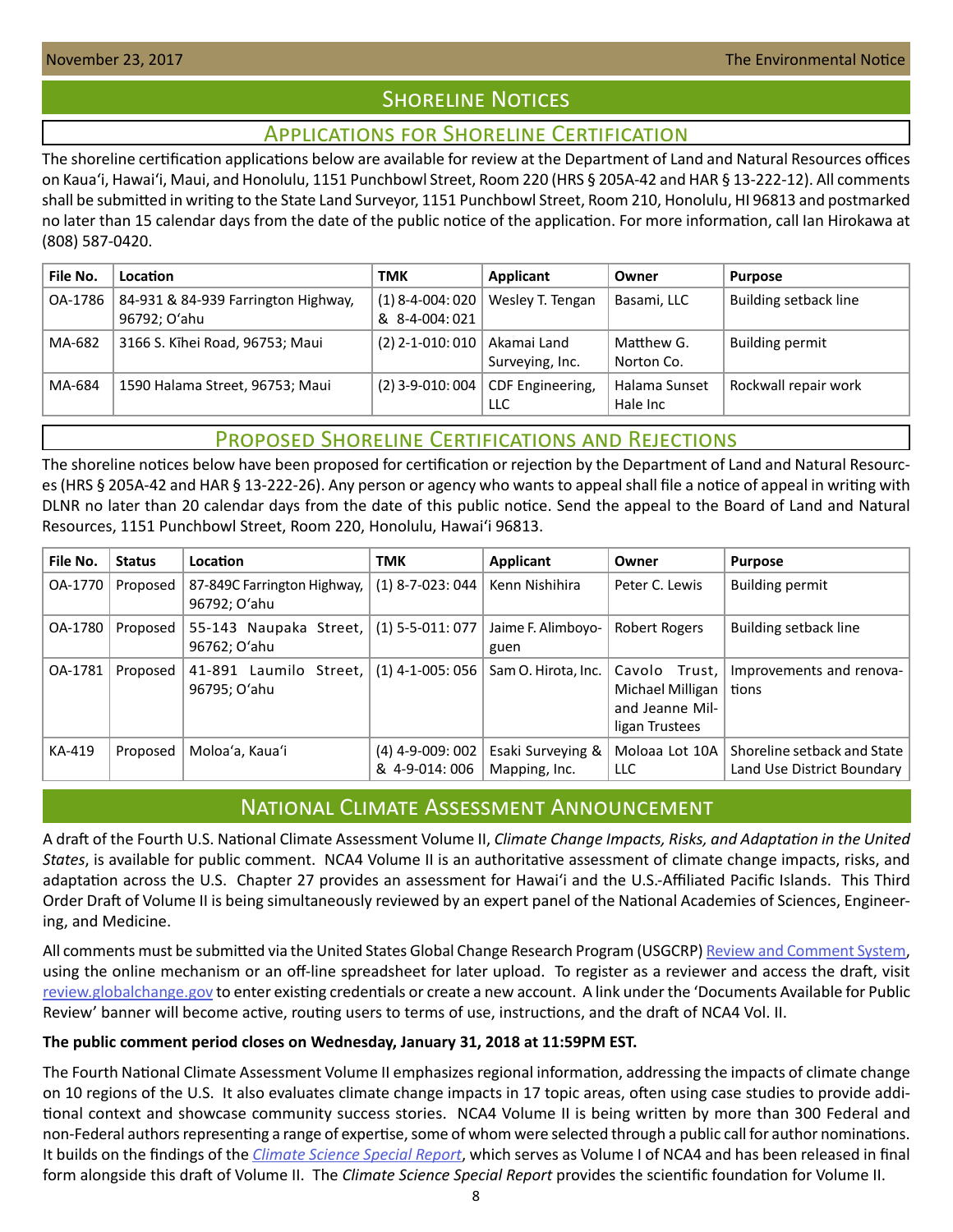## Federal Notices

<span id="page-8-0"></span>As a courtesy, listed below are relevant entries from the Federal Register published since the last issue of *The Environmental Notice*. For more information, click on the title link, also available at [www.federalregister.gov.](http://www.federalregister.gov)

### **• Notice: [Western Pacific Fishery Management Council; Public Meeting](https://www.federalregister.gov/documents/2017/11/17/2017-24960/western-pacific-fishery-management-council-public-meeting) (published 11/17/2017)**

The Western Pacific Fishery Management Council (Council) will hold Hawaii Regional Ecosystem Advisory Committee (REAC) meeting to discuss and make recommendations on fishery management issues in the Western Pacific Region. The Hawaii REAC will meet on Friday, **December 1, 2017**, between 9 a.m. and 4 p.m. HST at the Council office, 1164 Bishop St., Suite 1400, Honolulu, HI 96813. The meeting will also be available via teleconference and webinar. The teleconference will be conducted by telephone and by web. The teleconference numbers are U.S. toll-free: 1-888-482-3560 or International Access: +1 647 723-3959, and Access Code: 5228220. The webinar can be accessed at: [https://wprfmc.webex.com/join/info.wpcouncilnoaa.gov](https://wprfmc.webex.com/ join/ info.wpcouncilnoaa.gov). For specific times and agendas, see supplemental information accessible via the linked title to this entry. For further information, contact: Kitty M. Simonds, Executive Director, Western Pacific Fishery Management Council at (808) 522-8220.

## **• Proposed Rule: [International Fisheries; Pacific Tuna Fisheries; Fishing Restrictions for Tropical Tuna in the](https://www.federalregister.gov/documents/2017/11/14/2017-24606/international-fisheries-pacific-tuna-fisheries-fishing-restrictions-for-tropical-tuna-in-the-eastern)  [Eastern Pacific Ocean for 2018 to 2020](https://www.federalregister.gov/documents/2017/11/14/2017-24606/international-fisheries-pacific-tuna-fisheries-fishing-restrictions-for-tropical-tuna-in-the-eastern) (published 11/14/2017)**

NMFS proposes regulations under the Tuna Conventions Act to implement provisions included in Resolution C-17-02 (Conservation Measures for Tropical Tunas in the Eastern Pacific Ocean During 2018-2020), which was adopted at the 92nd Meeting of the Inter-American Tropical Tuna Commission (IATTC or Commission) in July 2017. This proposed rule would implement the C-17-02 management measures for tropical tuna (i.e., bigeye tuna (Thunnus obesus), yellowfin tuna (Thunnus albacares), and skipjack tuna (Katsuwonus pelamis)) for 2018 to 2020 in the eastern Pacific Ocean (EPO). The proposed rule would impose on purse seine vessels of class sizes 4-6 (carrying capacity greater than 182 metric tons (mt)) fishing for tropical tuna in the EPO: A 72-day closure, a 31-day area closure, and a requirement that—with some exceptions—all tropical tuna be retained and landed. In addition, this proposed rule would revise the restrictions for force majeure, establish a bigeye tuna catch limit of 750 mt for U.S. longline vessels greater than 24 meters (m) in overall length, and regulate the use of fish aggregating devices (FADs). This proposed rule is necessary for the conservation of tropical tuna stocks in the EPO and for the United States to satisfy its obligations as a member of the IATTC.

**Comments on the proposed rule and supporting documents must be submitted in writing by December 14, 2017**. Please review the information provided via the linked title to this entry to find the means of submitting comments.

#### **• Notice: [Endangered Species; File No. 18688](https://www.federalregister.gov/documents/2017/11/21/2017-25163/endangered-species-file-no-18688) (published 11/21/2017)**

Notice is hereby given that NMFS Pacific Islands Regional Office has requested a modification to scientific research Permit No. 18688, which authorizes the permit holder to conduct research on sea turtles bycaught in three longline fisheries in the Pacific Ocean around Hawaiʻi and American Samoa to assess sea turtle post-hooking survival, movements, and ecology in pelagic habitats. The permit holder requests authorization to increase the number of animals for each species that may be taken for research in the American Samoa longline fishery to match the incidental take statement of a new biological opinion prepared for this fishery after Permit No. 18688 was issued. Written, telefaxed, or email **comments must be received on or before December 21, 2017.** Please click on the linked title of this entry for additional information.